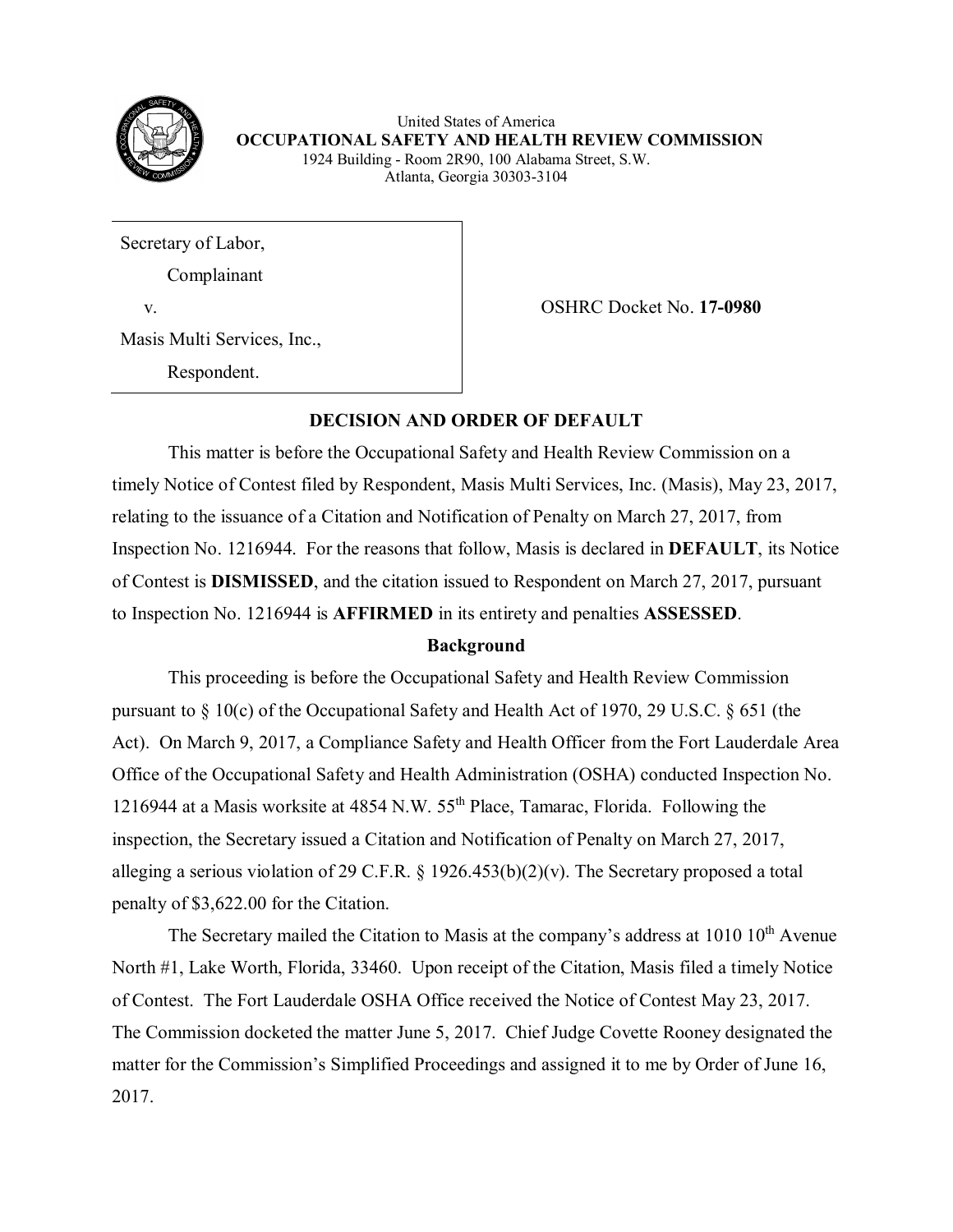On June 27, 2017, I issued a Scheduling Order. Commission Rule 207 requires the judge to hold a prehearing conference in matters designated for Simplified Proceedings. The June 27, 2017, Scheduling Order set the prehearing conference, to be conducted telephonically, for August 28, 2017, at 11:00 a.m. (E.S.T.), and provided the information necessary to call into the Commission's conference line. Counsel for the Secretary appeared at the prehearing conference. No representative for Masis appeared.

On September 8, 2017, this office received a Motion to Continue Hearing from the Secretary. In it, the Secretary represented, despite counsel's best efforts, she had no contact with a Masis representative. On September 15, 2017, I granted the Secretary's Motion and rescheduled the hearing to commence on November 14, 2017. I further ordered a second prehearing telephone conference to be held on November 3, 2017, at 11:00 a.m. (E.S.T.). This order was sent to the address at which Masis received the Citation and on its Notice of Contest. It was not returned to this office as undeliverable. Despite being on notice of the scheduled prehearing telephone conference, Masis again failed to appear.

On November 3, 2017, I issued an Order to Show Cause to Masis. That order was sent via certified mail to the address on Masis's Notice of Contest and listed with the Florida Secretary of State for the company. On December 13, 2017, this order was returned to this office indicating Masis had failed to claim it.

To ensure Masis was in receipt of this order and was given the opportunity to comply with Commission rules and orders, I issued a Second Order to Show Cause December 28, 2017. This Second Order to Show Cause was sent via first class and certified mail. Masis again failed to claim the certified mail. The order sent via first class mail was not returned as undeliverable. As of today's date, this office has not received any response from Masis.

## **Discussion**

Commission Rule 64(a) provides: "The failure of a party to appear at a hearing may result in a decision against the party." Under Commission Rule 101(a), a judge may declare a party in default for failure to "proceed as provided by [Commission] rules or as required by the Commission or Judge," after having been afforded an opportunity to show cause why he should not be declared in default. The Commission "follows the policy in law that favors deciding cases on their merits." *DHL Express, Inc.*, 21 BNA OSCH 2179, 2180 (No. 07-0478, 2007). However, the Commission has limited resources and a "strong interest in preserving the integrity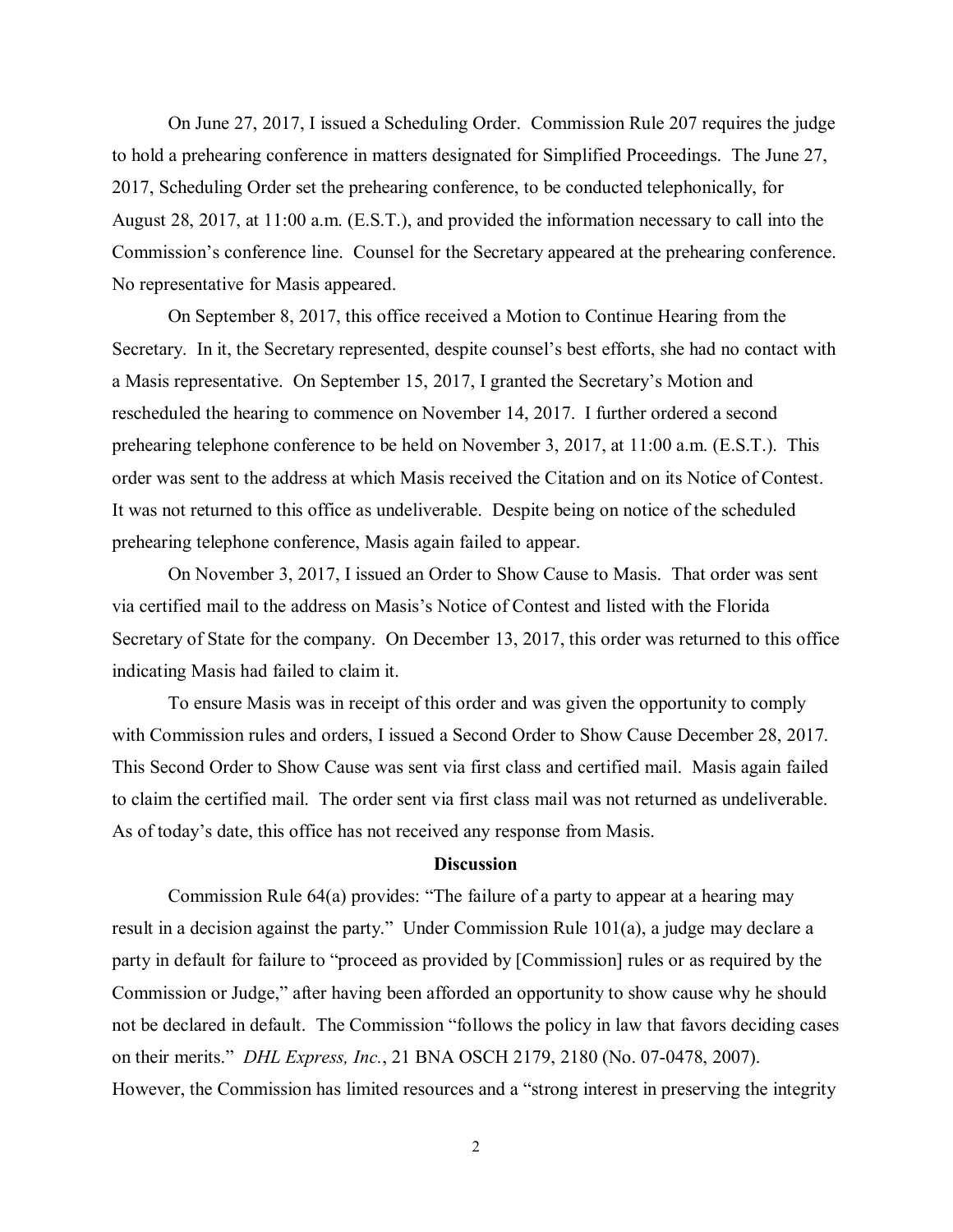of its orders as well as deterring future misconduct*.*" *Carson Concrete Corp. and Carco Constr. Corp.*, 21 BNA OSHC 1206 (No. 03-2229, 2005); *Trinity Indus., Inc.*, 15 BNA OSHC 1579, 1583 (No. 88-1545, 1991) (consolidated) (citing *Pittsburgh Forgings Co.*, 10 BNA OSHC 1512, 1514 (No. 78-1361, 1982)). Thus, Rule 101(a) permits the harsh sanction of dismissal of a Notice of Contest where a party has displayed a "pattern of disregard" of Commission proceedings. *Philadelphia Constr. Equip., Inc*., 16 BNA SOHC 1128, 1131 (No. 92-899, 1993); *Architectural Glass & Metal Co.*, 19 BNA OSHC 1546, 1547 (No. 00-0389, 2001).

Masis's conduct displays a pattern of disregard of Commission proceedings. All orders throughout this proceeding were sent to Masis at the address provided by Masis and listed with the Florida Secretary of State for it. Orders sent from this office via first class mail, including both Scheduling Orders and the Second Order to Show Cause, were not returned as undeliverable. In *Crude Oil Corp. v. Commissioner*, 161 F.2d 809 (10th Cir.1947), the Court stated that "[w]hen mail matter is properly addressed and deposited in the United States mail, with postage duly prepaid thereon, there is a rebuttable presumption of fact that it was received by the addressee in the ordinary course of mail." *Id*. at 810. *See also Arkansas Motor Coaches, Ltd., Inc. v. C.I.R.,* 198 F.2d 189, 191 (8th Cir. 1952); *Central Paper Co. v. C.I.R*., 199 F. 902, 904 (6th Cir. 1952); *Legille v. Dann*, 544 F.2d 1 (D.C. Cir. 1976). Having received the notices regarding its obligations to appear for a prehearing conference, Masis has failed or refused to do so. Masis received notice of the prehearing date, time, and call-in information, but chose not to appear. When this office and the counsel for the Secretary repeatedly attempted to reach out to Masis to afford it the opportunity to show cause why it failed to appear, Masis failed to respond.<sup>[1](#page-2-0)</sup>

Masis has failed to take advantage of the opportunity to advise the Court or opposing counsel it has not abandoned its case before the Commission. Every indication is that Masis has walked away from its contest. Under these circumstances, I see no worthwhile purpose in allowing this case to proceed to a hearing when there is no basis to believe that Masis will fulfill its pre-trial obligations or appear at the trial. *See Twin Pines Constr. Inc./Teles Constr.*, 24 BNA OSHC 1500, 1504 (No. 12-1328, 2012) (No worthwhile purpose in proceeding to a hearing where a party has abandoned the case).

 $\overline{\phantom{a}}$ 

<span id="page-2-0"></span><sup>&</sup>lt;sup>1</sup> Also assigned to me is Docket No. 17-1073, in which Masis filed an untimely notice of contest to a citation issued April 4, 2017. Masis has also failed to respond all pleadings in that matter, including an Order to Show Cause.